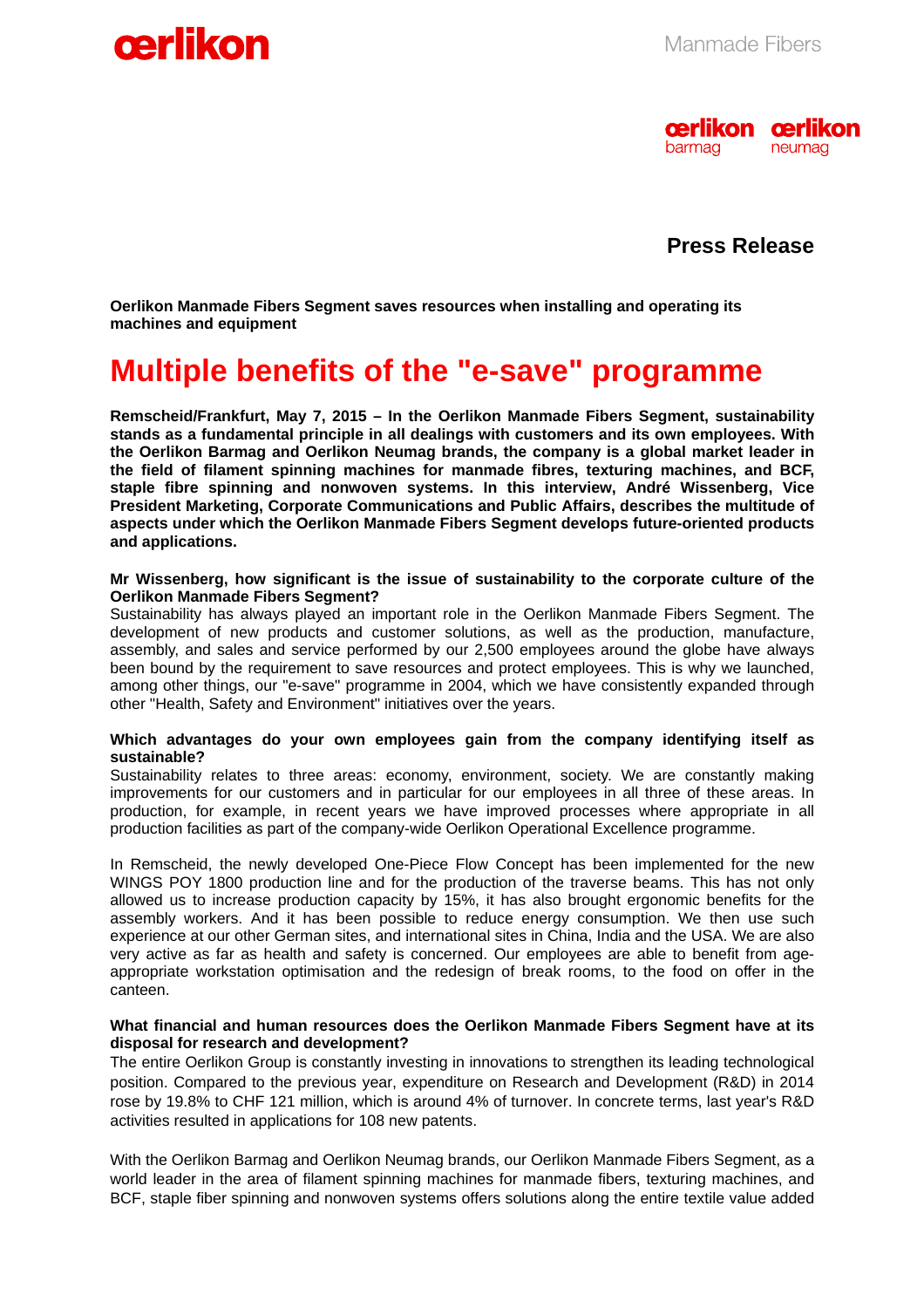

chain. We always provide our customers with cutting edge technology. With an annual R&D spend of around CHF 30 million, more than 200 engineers and almost 1,200 patents, we have been building on our leading innovative position in the manmade fiber industry for decades.

#### **Are your customers prepared to pay for the sustainable technologies and considerable energy efficiencies of the products of both of these brands?**

Yes, because our solutions increase the competitiveness of our customers and allow them to achieve a quick return on investment compared to other solutions although those may appear more cost effective at first glance. In the medium and long term, our customers are considerably more successful with our technological solutions – in terms of profitability and quality.

#### **What is behind the "e-save" philosophy and its four subsections?**

The leading technological position of the Oerlikon Manmade Fibers Segment is based on a corporate culture in which considerable importance is placed on future-oriented developments and close partnerships. Superior performance, innovative capacity, integrity and team spirit are the values that shape our daily work, the results of which our employees are happy to be measured against.

With the constant expansion of our "e-save" philosophy we are pursuing constant value creation and enhancement for the manmade fiber industry with high-grade, innovative solutions. We are renowned world-wide for being the experts in our industry. This is thanks to our more than 90 years of experience in all areas of manmade fiber production technology. Today, all innovations are developed by us under the four "e-save" aspects of "energy, economics, environment and ergonomics". The products and technologies developed by us enable our customers to secure sustainable success in the market.

# **Can the scope of energy savings in textile production be quantified by using the latest machines of the Oerlikon Manmade Fibers Segment?**

Or product solutions for the spinning of manmade fibers in particular make a significant contribution to sustainable and economic production. I can give you two examples: Our latest WINGS technology (Winder Integrated Godet Solution) reduces the average energy consumption per ton of POY (Preoriented Yarn) by 40% and that of FDY (Fully-drawn Yarn) by as much as 55% compared to the machines produced in the mid-1990s. Our latest solutions are therefore highly energy efficient.

Our new technologies also increase productivity, as illustrated by another example: The efficiency of the latest model of the WINGS FDY 32-end yarn winder is more than 2.6 times that of the previous ACW FDY 12-end model. This was enabled by the larger number of yarn ends and the optimization of the production process. The savings potential of the POY winder is similar.

# **How is the Oerlikon Manmade Fibers Segment able to keep the negative effects of industrial production to a minimum?**

Industrial production will always affect the environment. By consistently minimising these effects, we are emphasising our responsibility for creating a worthwhile future. Our German sites in Remscheid, Neumünster and Chemnitz are all DIN ISO 50000-1 certified. This means we have enforced a strict energy management programme which has to achieve a 1.5% reduction in energy consumption year on year. Using a centrifuge to recycle cutting oil from machined metal, processing lubricating greases, recycling waste and recovering energy with a heat exchanger are all examples of how we manage our resources in a sustainable manner.

We likewise apply these aspects on the customer side: The manufacture of textile products and the components, machinery and systems used in this are traditionally responsible for a number of consequences relating to the environment. We help to reduce negative influences to a minimum by applying the latest scientific and technical findings. Our products achieve this by, among other things, making the best possible use of all the raw materials used in our production process, a clear reduction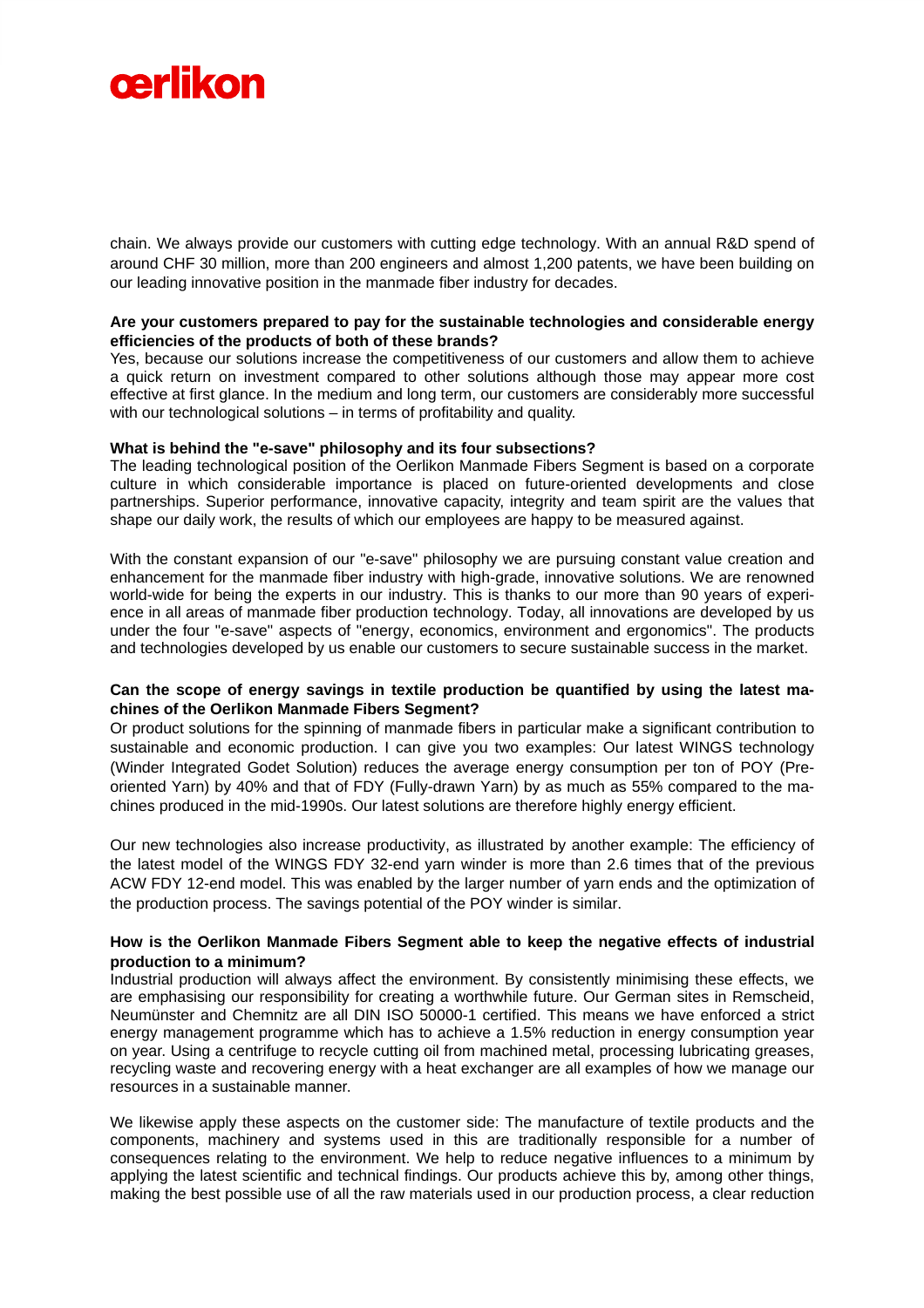

in emissions, optimal energy balances and in some places, a significant reduction in required space.

#### **Which innovations can the textile machinery sector expect to see from the Oerlikon Manmade Fibers Segment in the near future?**

We've already successfully launched two innovations onto the market back at the beginning of this year. One was the new, high-efficiency RoTac<sup>3</sup> rotating tangle unit in which the compressed air supply is reduced by up to 50%, depending on the type of yarn; the other was the new VarioFil rPET with WINGS POY developed in close cooperation between Oerlikon Barmag and our affiliated company BBE Engineering. We are also working on new technology and service solutions in all of our product ranges to offer our customers solutions which will continue to allow them to be competitive.

#### **Are you going to be presenting new Oerlikon Barmag and/or Oerlikon Neumag textile machines or equipment at the Techtextil or ITMA shows?**

In an ITMA Europe year, most companies focus on market launches at the industry's leading exhibition. As will we. At this point, all I'm going to reveal is that we are definitely going to be presenting new filament spinning solutions in Milan. We will use the Techtextil in Frankfurt to present our entire industrial textiles portfolio and discuss individual industrial solutions such as industrial yarn, tyre cord, filtration or geotextiles, with our customers.

#### **What is your strategy for dealing with the attempts by China as one of the core market for textile machines to develop their own high-tech production industry?**

In almost all fields of technology we operate in oligopolistically structured markets and have in the filament spinning market, for example a global market share of over 50% and a share as large as 80% in the BCF market. We are keeping a close eye on the development of specific Chinese competitors. A consistent patent system and the prosecution of infringements by our international IP department protect our expertise. As the most important production processes remain constant over a comparably long period, a competitor would need to come up with a revolutionary new process not already protected by us under patent law in order to be able to offer suitable products in today's high-tech fields.

#### **What motivated the Oerlikon Manmade Fibers Segment to join the VDMA's "Blue Competence" sustainability initiative?**

As a pioneer in terms of sustainability in our industry, it was logical for us to combine our "e-save" programme with the "Blue Competence" initiative launched by the VDMA in 2011. This creates synergies for both sides, and we can jointly market the VDMA initiative around the globe and thus strengthen the position of Germany as an industrial location.

# **Quote**

#### **"The products and technologies developed by us enable our customers to secure a sustainable success in the market."**

André Wissenberg, Vice President and Head of Marketing, Corporate Communications and Public Affairs

**Photos** (Source: Oerlikon)

#### **Fig 1\_Oerlikon André Wissenberg**

André Wissenberg, Vice President and Head of Marketing, Corporate Communications and Public Affairs

#### **Fig 2\_POY\_WINGS\_plant**

Since it was launched on the market in 2007, the WINGS POY (Winder Integrated Godet Solution for Pre-Oriented Yarn) technology has been installed more than 20,000 times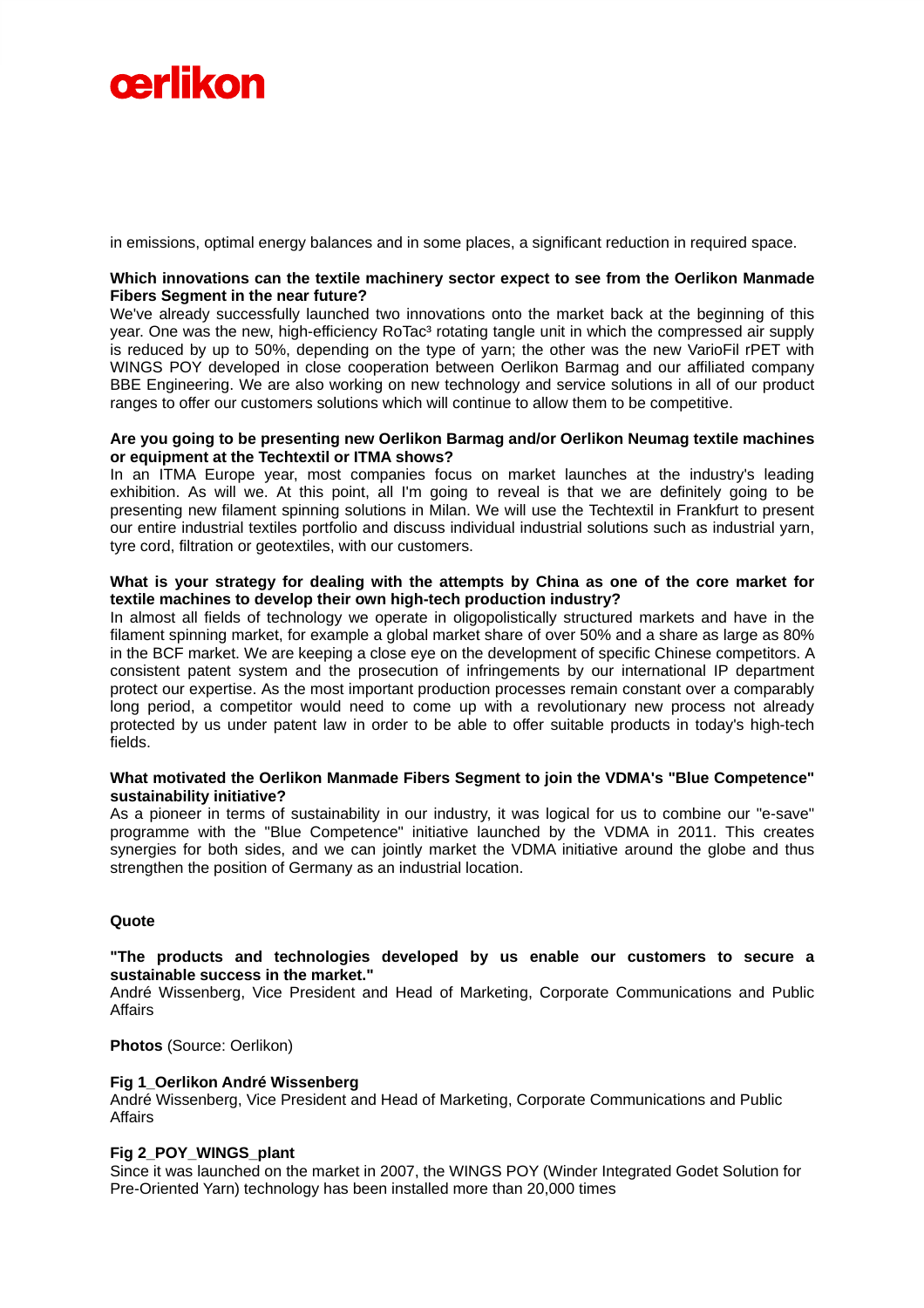

# **Fig 3\_FDY\_WINGS\_plant**

The WINGS FDY (Winder Integrated Godet Solution for Fully-Drawn Yarn) technology, which was launched on the market in 2010, saves round 55% of the energy of the previous generation of machines from the 1990s.

#### **Information overview**

#### **Innovations minimise the negative effects of industrial production**

**Remscheid.** The Oerlikon Manmade Fibers Segment views constantly reducing the negative factors of manmade fibre production as one of the core aspects of its corporate culture. This is aided by the latest scientific and technological findings of the company's own Research and Development (R&D) department, says André Wissenberg, Vice President Marketing, Corporate Communications and Public Affairs. The more than 200 engineers of the R&D department of the company, which is part of the Swiss Oerlikon Group, have an annual budget of around CHF 30 million.

With its Oerlikon Barmag and Oerlikon Neumag brands, Oerlikon Manmade Fibers Segment is a world market leader in filament spinning plants for manmade fibres, texturing machines, BCF, staple fibre spinning and nonwoven systems. As an engineering service provider it offers solutions along the textile value creation chain. In all its developments, the company places considerable value on energy efficiency and sustainable technologies. Wissenberg points out that with its "e-save" programme that it launched back in 2004, the Oerlikon Manmade Fibers Segment is even more focused than ever on the sustainability of its products. It is with this very factor in mind, that the company will be presenting its new filament spinning machine solutions at the ITMA in Milan in November.

(www.oerlikon.com/manmade-fibers)

# **Short bio**

André Wissenberg (born 1970) has been Vice President and Head of Marketing, Corporate Communications and Public Affairs of the Oerlikon Textile segment since 2007, which was renamed Oerlikon Manmade Fibers in 2012, having previously worked as the company's Marketing and Communications Director for six years. Prior to that he worked as a journalist and PR consultant. He has studied linguistics, economics and geography, gaining a Master of Arts.

#### **Corporate information**

The Oerlikon Manmade Fibers Segment is a world market leader in the field of filament spinning machines for manmade fibres, texturing machines, and BCF, staple fibre spinning and nonwoven systems. In expanding its product portfolio to include polycondensation plants and their key components, the company covers the entire process from the monomer to the textured yarn.

Oerlikon Barmag's main markets are in Asia, while those of Oerlikon Neumag are in the USA, Turkey and China. Both employ just under 2,500 employees and are represented by the production, sales and service organisations of the Oerlikon Manmade Fibers Segment network in 120 countries. The Oerlikon Manmade Fibers Segment has research centres at its German sites in Remscheid, Neumünster and Chemnitz, and in Suzhou, China. (www.oerlikon.com/manmade-fibers)